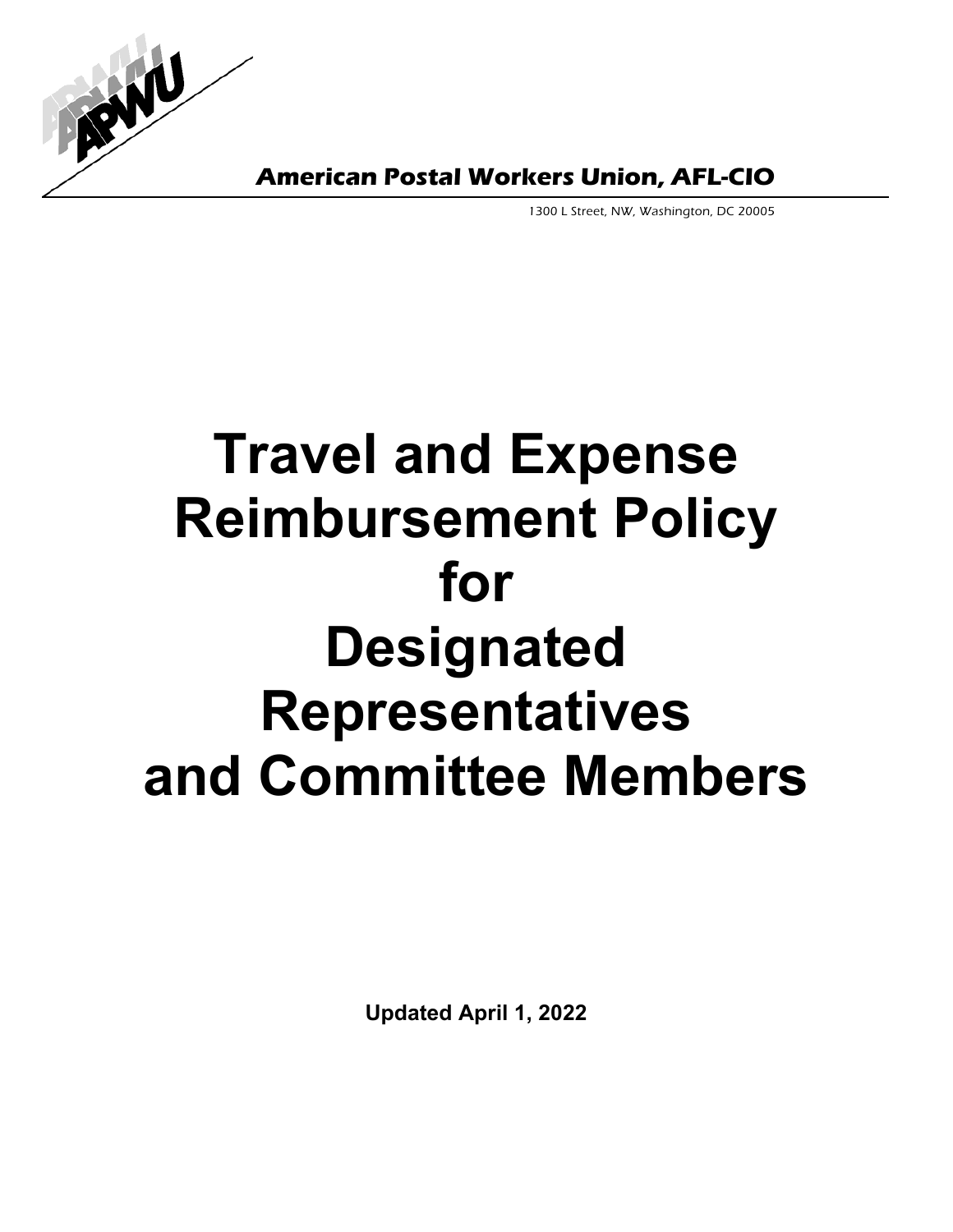# **Table of Contents**

| Article I. Introduction                                        | $1 - 3$        |
|----------------------------------------------------------------|----------------|
| Section 1.01 Expense Filing and Approval                       | $\overline{2}$ |
| Section 1.02 Arbitration Advocates Payment Policy              | 3              |
| Section 1.03 Committee Members & Members on Special Assignment | 3              |
| Article II. Travel Arrangements                                | $4 - 7$        |
| Section 2.01 Airline Travel                                    | $4 - 5$        |
| Section 2.02 Personal Car Usage                                | 5              |
| Section 2.03 Car Rental                                        | 6              |
| Section 2.04 Car Accidents                                     | $6 - 7$        |
| Section 2.05 Ground Transportation                             | $\overline{7}$ |
| Article III. Lodging                                           | $\overline{7}$ |
| Article IV. Phone calls                                        | $\overline{7}$ |
| Article V. Meals                                               | $8 - 9$        |
| Article VI. Incidental Expenses                                | $9 - 10$       |
| Section 6.01 Laundry                                           | 9              |
| Section 6.02 Tips                                              | 10             |
| Section 6.03 Miscellaneous Fees                                | 10             |
| Article VII. Compensation                                      | $10 - 11$      |
| Section 7.01 Hours (Salary) – For Non-Arbitration Assignments  | $10 - 11$      |
| Section 7.02 Hours (Salary) – Fulltime Local/State Officers    | 11             |
| Section 7.03 Reimbursement for Lost Annual and Sick Leave      | 11             |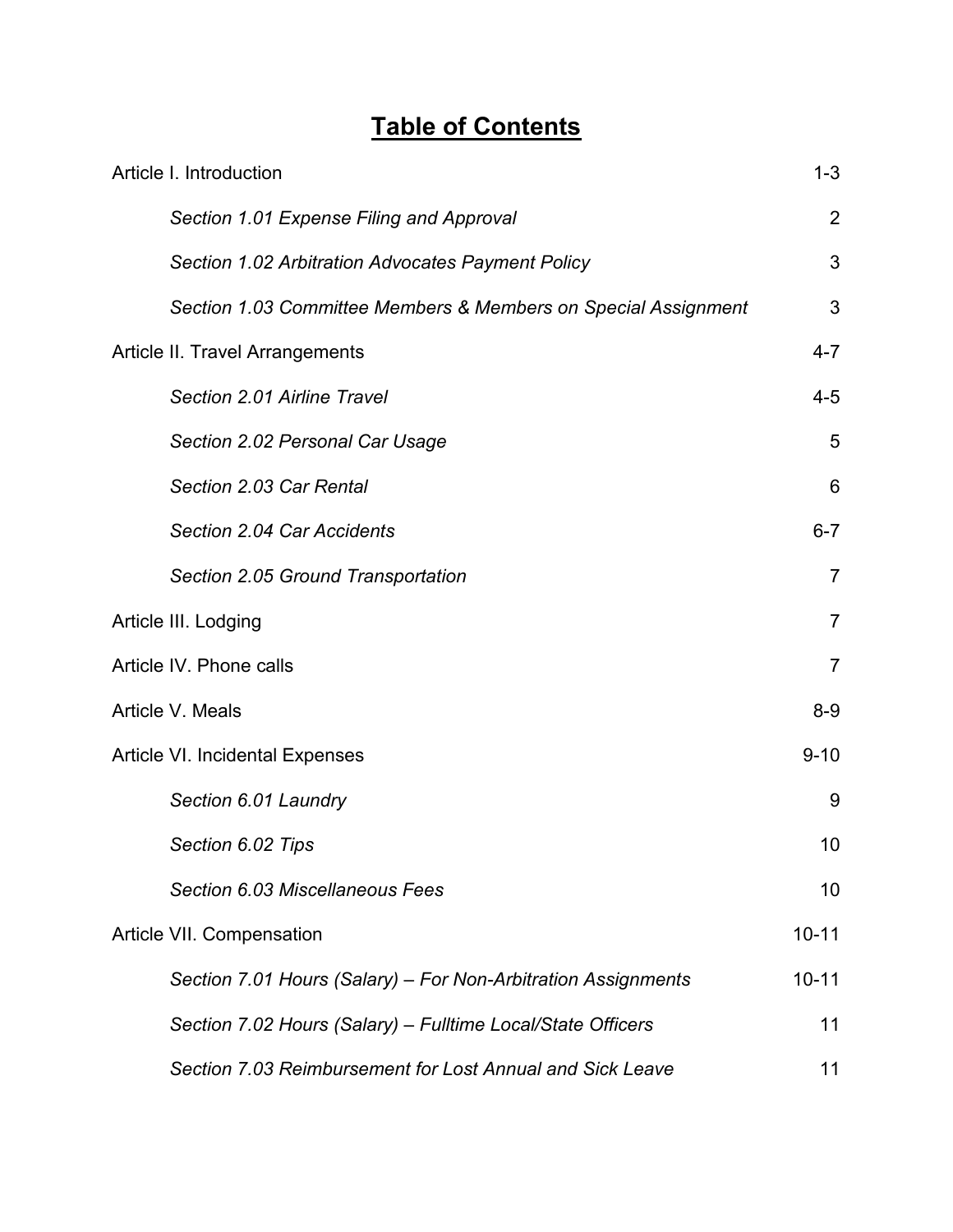# **Article I. Introduction**

It is the responsibility of each designated representative (advocate) and committee member representing the American Postal Workers Union, AFL-CIO (APWU) to know and to comply with the APWU Travel and Expense Reimbursement Policy for Designated Representatives and Committee Members.

This expense reimbursement policy is an Internal Revenue Service (IRS) defined "accountable plan" implemented to reimburse APWU designees and committee members for the entire amount of their actual business expenses within the limits defined below. This system relieves APWU designees and committee members of the burden of reporting income and justifying their travel expenses on their personal income tax returns.

Reimbursement of expenses also falls under the jurisdiction of the Department of Labor (DOL). To comply with both the DOL and the IRS rules and regulations, the APWU Expense Reimbursement Policy requires detailed receipts and complete documentation (who, what, when, where, and why) be submitted for all reimbursable expenses.

Reimbursement of expenses will be paid only upon completion of travel. A separate expense voucher must be submitted for each assignment. Expense vouchers should be submitted within thirty (30) days of the expense being incurred.

Upon completion of the Expense Voucher, the summary sheet, voucher, mileage log and receipts should be printed, signed where appropriate, scanned into a PDF format and emailed to advocate[expenses](mailto:expensevouchers@apwu.org)@apwu.org. You will maintain all your original documentation including receipts and make them available upon request, if deemed necessary.

APWU assumes no obligation to reimburse advocates and committee members for expenses that are not in compliance with these policies. The Accounting Department will audit expenses to ensure proper original documentation and approvals are attached.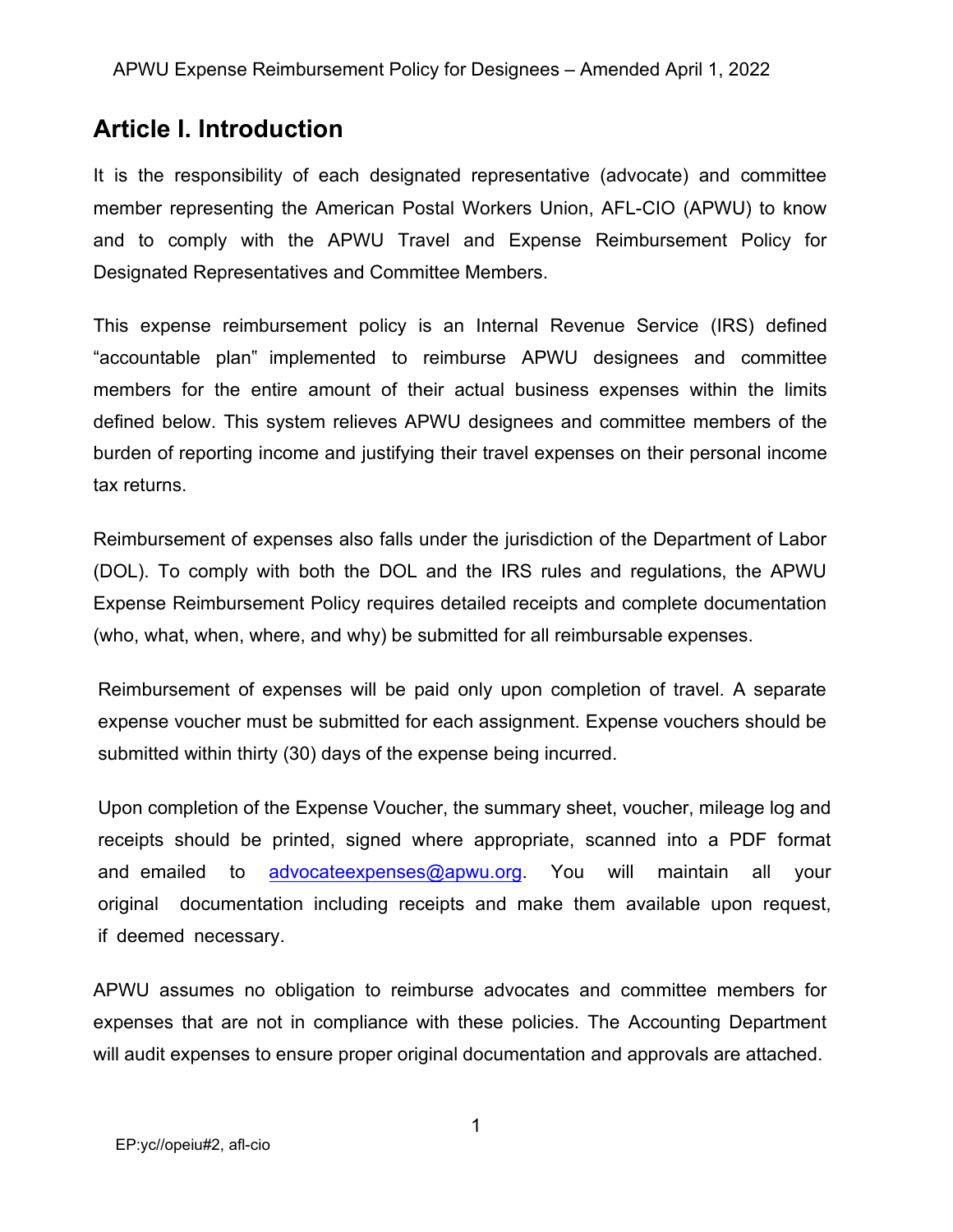Expenses that are not specifically covered by this policy require the individual to contact the Authorizing Officer before incurring the expense to ensure proper approval and reporting requirements are met.

The Accounting Department will follow up directly with the advocate and committee members if there are any issues regarding approvals and documentation and/or if there are any audit exceptions greater than \$50. APWU requests contact information on your expense voucher for this purpose.

APWU reserves the right to require an advocate or committee member to reimburse the Union immediately for errors in LWOP and expense reimbursement. The Accounting Department will promptly correct any mistakes in the advocate and committee member's favor.

Please note that while some expenses may be reimbursable, under IRS/LM2 regulations, the reimbursement may be construed as "taxable income" to the advocate or committee member. The advocate or committee member will be liable for these taxes.

#### *Section 1.01 Expense Filing and Approval*

It is the policy of the American Postal Workers Union that all assignments and trips must be authorized in advance. Reimbursement of travel expenses will be paid only for approved assignments and trips.

If this is the first time you will be reimbursed by the American Postal Workers Union, please complete the attached W-4 and I-9 forms (required for all advocates and committee members). Forward these forms with your first expense voucher. You must provide your date of birth to receive a reimbursement check.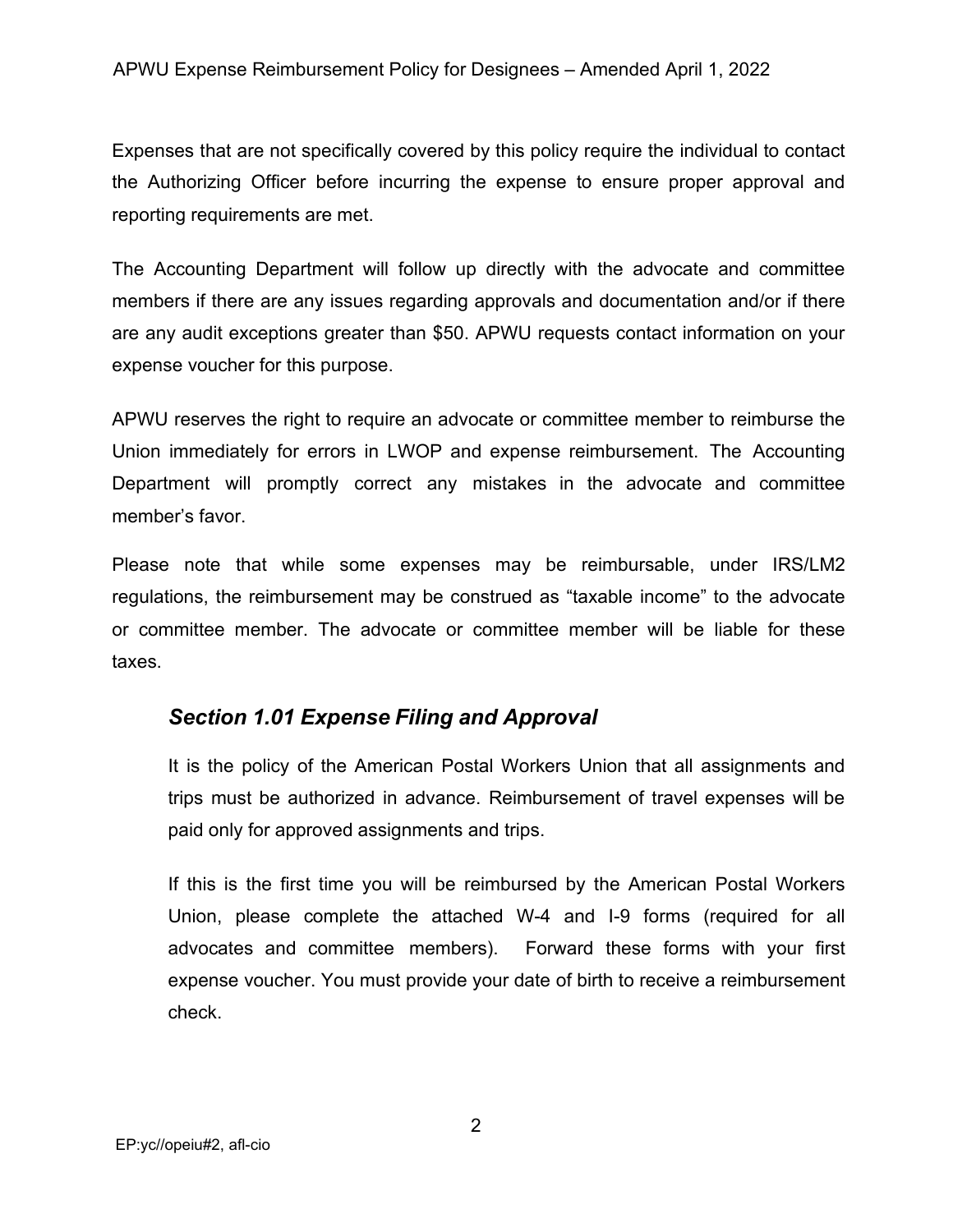## *Section 1.02 Arbitration Advocates Payment Policy*

Refer to President Mark Dimondstein's letter dated January 2, 2014 (attached).

Arbitration advocates will be limited to cases within 100 miles (or 200 miles round trip) of their home office or within state(s) boundaries except under unusual circumstances that will be approved through the offices of the Coordinator and the President. Advocates will not arbitrate contract cases across craft lines except as approved by the Division Directors.

All arbitration cancellations requiring the union to pay full or partial fees will be noted when submitting expenses with an explanation of circumstances requiring cancellation. Failure to provide an explanation may result in a delay of reimbursement. The National Union will not compensate local advocates for cancellations under Mod 15 or any other locally controlled program.

Advocates must send the original expense voucher to the Regional Coordinator and not APWU Headquarters. Keep a copy for your records. The Coordinator will review the expenses for all advocates in his/her region and will disallow any item that was not approved in advance. Advocates are required to submit documentation for arbitration assignment (e.g. status sheets for budgetary purposes.)

## *Section 1.03 Committee Members and Members on Special Assignment*

Committee assignments are authorized at National Headquarters. Each committee member is notified by the authorizing office in advance of his/her assignment. Please attach a copy of the authorizing letter with your expense voucher.

Committee Members must submit all expense vouchers directly to the Accounting Department to (advocate[expenses](mailto:expensevouchers@apwu.org)@apwu.org) at National Headquarters. Keep a copy for your records.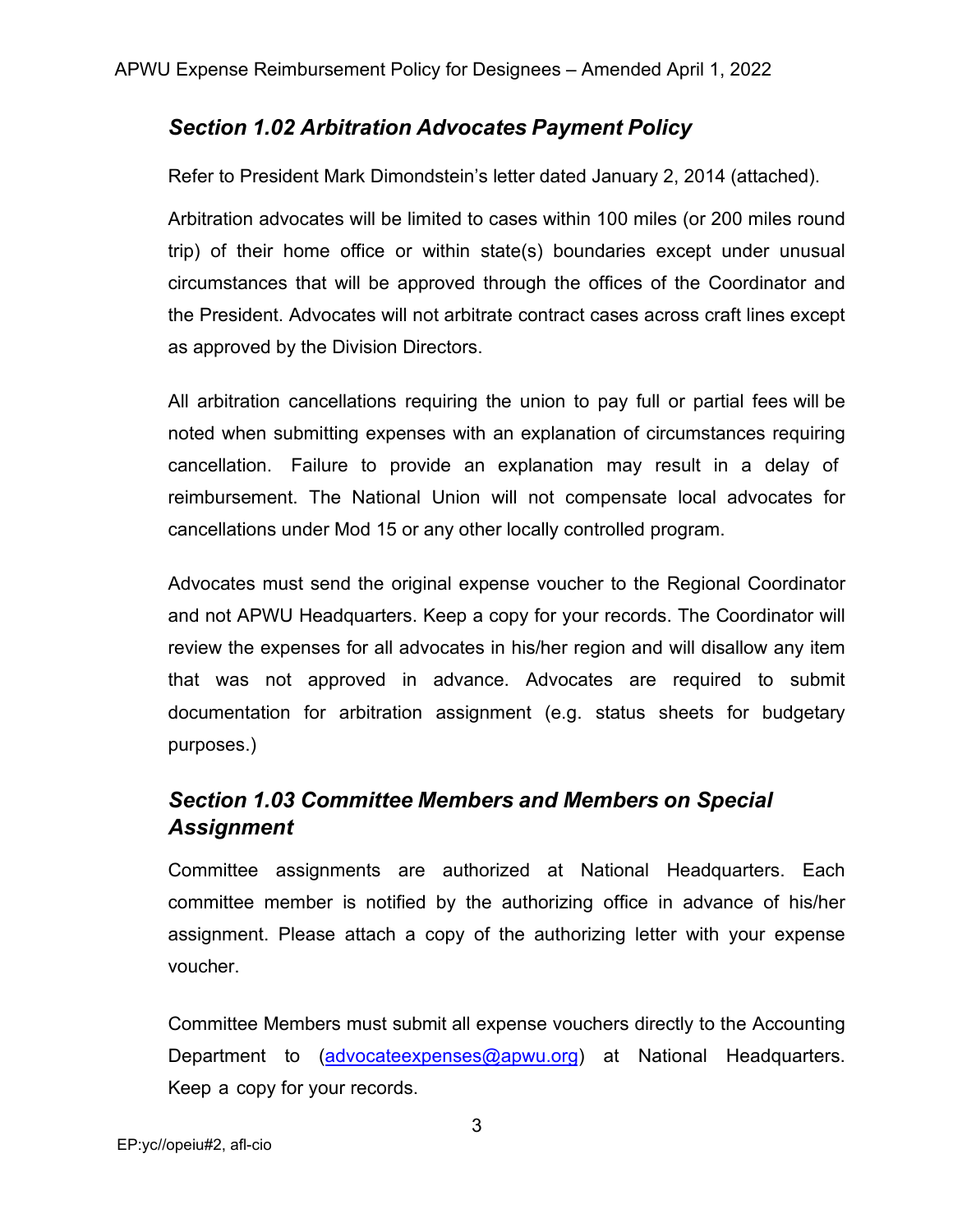# **Article II. Travel Arrangements**

Designated Representatives and Committee Members will be reimbursed for approved transportation expenses incurred as a result of an assignment. Taking time into consideration, the most economical and reasonable form of transportation is to be utilized.

**Note:** All Designated Representatives and Committee Members, are required to use our Headquarters' Travel Assistant for their travel needs.

The travel must be approved by the President's office and sent to the Secretary-Treasurer's office to be entered into the Travel Authorization System (TAS) by the Travel Assistant. The Travel Authorization number will be provided to the individual traveling (or his/her designee) who will then make their travel arrangements

Travel including transportation, hotel accommodations and rental cars, that is secured and approved through the Headquarters Travel Desk, that is charged to APWU"s account and/or the designated representative/committee member's personal card, will be reimbursed in full.

## *Section 2.01 Airline Travel*

Flight insurance is not a business expense and will not be reimbursed.

Occasionally, assignments are postponed or canceled. If this should happen after having purchased a non-refundable airline ticket utilizing a personal credit card, notify the airline as soon as possible. Remember, airline tickets have a monetary value and may be used for possible credit or exchange towards the purchase of another ticket. *The specified period of time for use is determined by each airline and can vary from six (6) months to one (1) year.*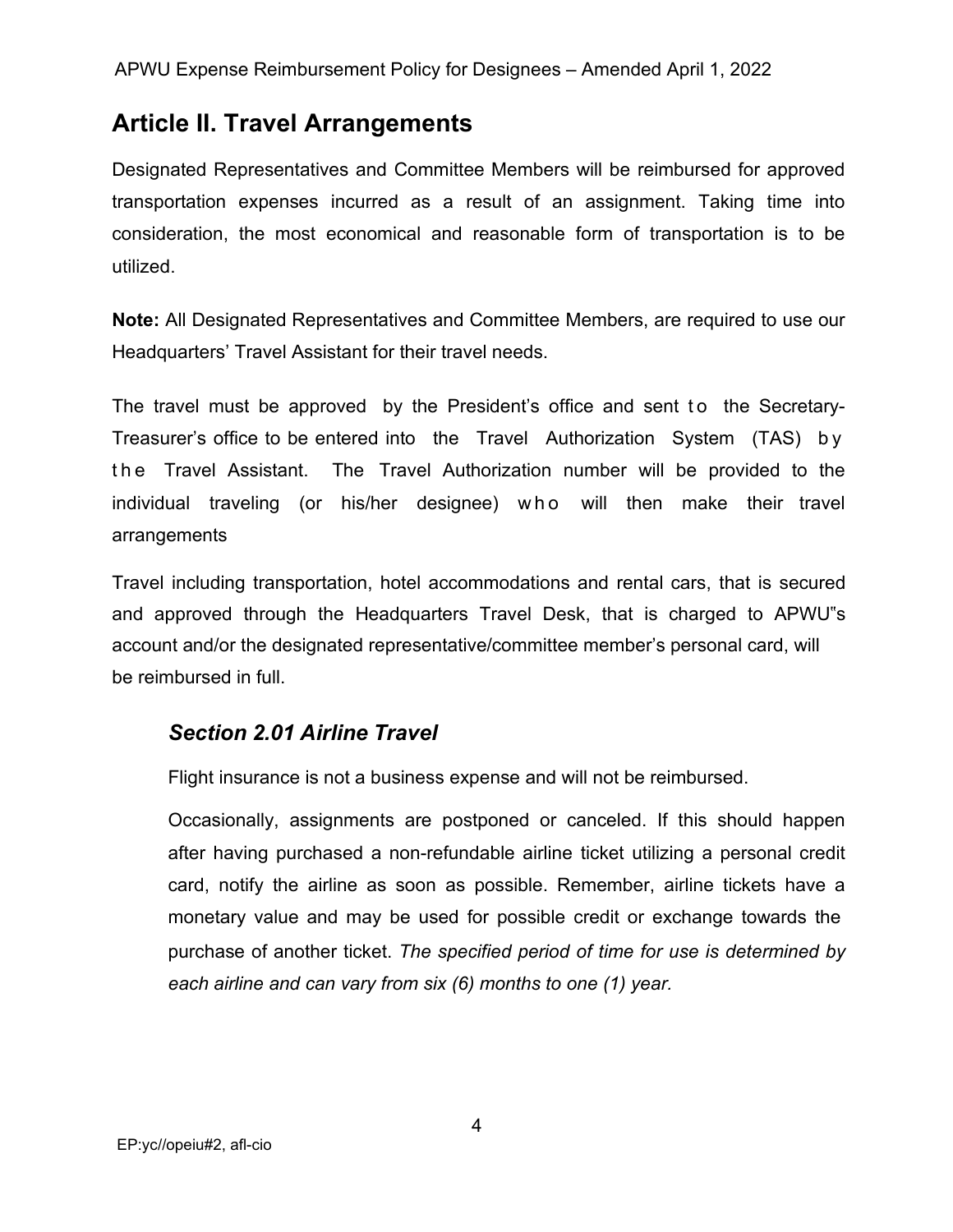Additional ticket fares or change fees incurred for personal reasons while on approved travel will not be reimbursed unless authorized by the APWU National President. Even if personal travel is authorized, the change fee is owed by the designated representative/committee member. Changing fees for business reasons require receipt and explanation.

#### *Section 2.02 Personal Car Usage*

If mileage is reimbursable, you are allowed the current IRS mileage rate (rate subject to change), when traveling by personal vehicle. All advocates and committee members using a personal vehicle are to notify their automobile insurance company of the business use of the vehicle.

When requesting reimbursement of mileage, individuals must provide documentation identifying the departure and arrival location, including the complete address, as well as the dates of travel and the number of miles driven, as per DOL requirements. (The expense voucher has been modified and a mileage log created which must be completed, signed and attached to the voucher in order to be reimbursed for mileage.)

Mileage expenses submitted from your home to your first assignment location are considered non-reimbursable personal commuting expenses, no matter what the distance is between your home and your assignment. However, mileage is reimbursable when you travel from your primary assignment (e.g. the Post Office or Local Union Office) to your secondary assignment (e.g. an arbitration site).

When requesting reimbursement for electronic toll payments, submit a copy of your toll statement. Reimbursement will be made with confirmation of assignment dates. Tolls paid by other means require receipts for reimbursement.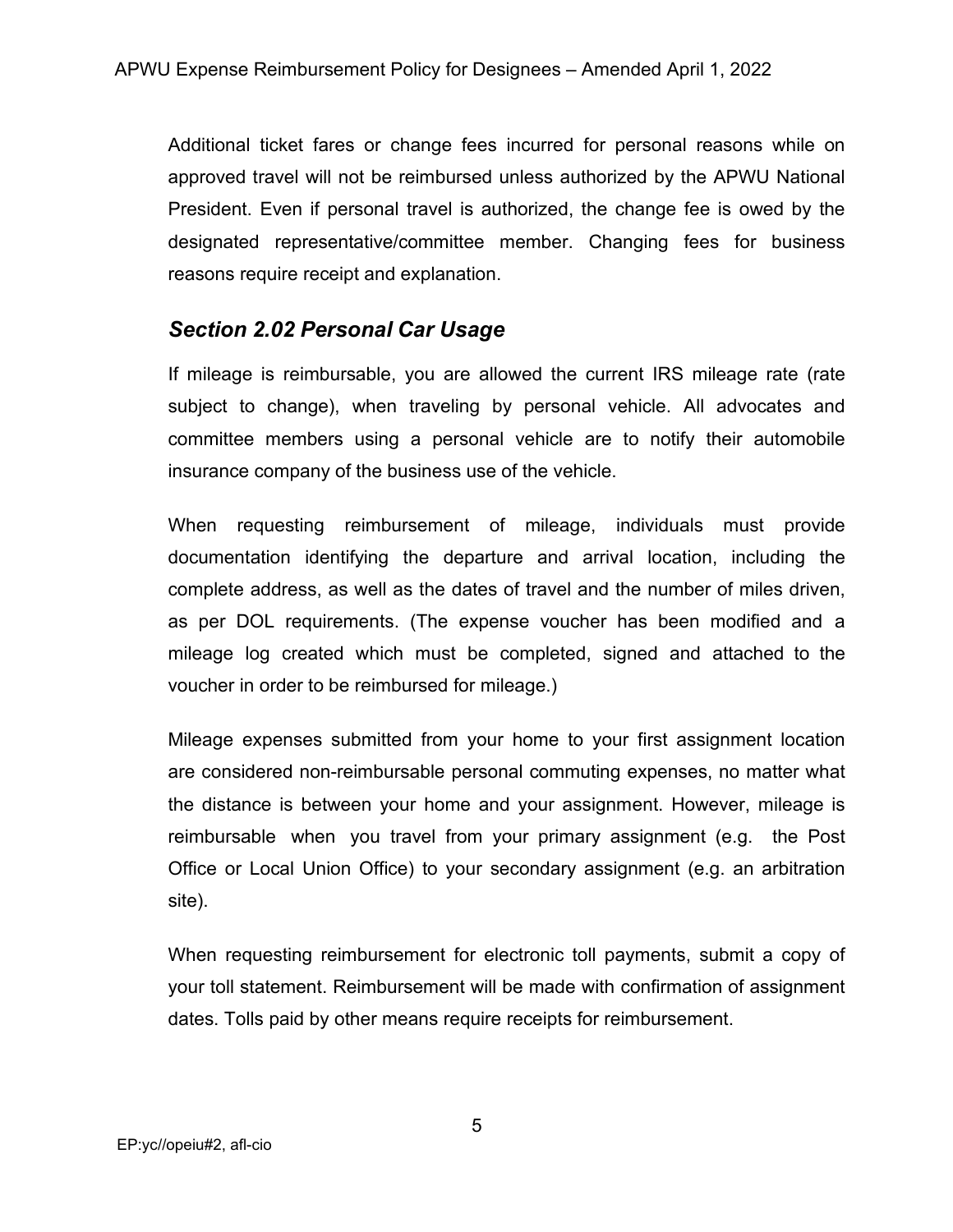#### *Section 2.03 Car Rental*

All car rental expenses must be authorized in advance and included on your Travel Authorization before reimbursement can be made. It is the policy of the APWU for Designated Representatives and Committee Members to secure compact or economy rental cars. Upgrades must be waived if there is an additional cost.

Cars must be rented in the name of APWU and then your name. The APWU"s automobile insurance policy provides necessary coverage. Do not agree to pay any additional insurance fees for a rental car, as typically offered by the rental agency at its service desk. If you do accept the additional coverage, you will be expected to absorb the cost of such coverage.

The paid receipt from the car rental company is required to be submitted for reimbursement. Faxed copies of receipts will be accepted with a written explanation. Reimbursement will be paid only for the actual days of your assignment. Rentals picked up and dropped off at a different location which incurs a drop fee must be approved in advance by the Authorizing Officer.

It is standard procedure to return the rental car with a full tank of gasoline. Although car rental agencies provide an option for pre-payment of gasoline, you may not take the prepaid gas option. Submit receipts for gas replenishment with your Expense Voucher.

### *Section 2.04 Car Accidents*

In the case of a car accident while on assignment, take the following actions immediately:

- 1. For all Accidents Contact Human Resources at (202) 842-4200.
- 2. For all Accidents Submit an Accident Reporting Kit to Human Resources as soon as possible, but no later than 24 hours after the accident occurred.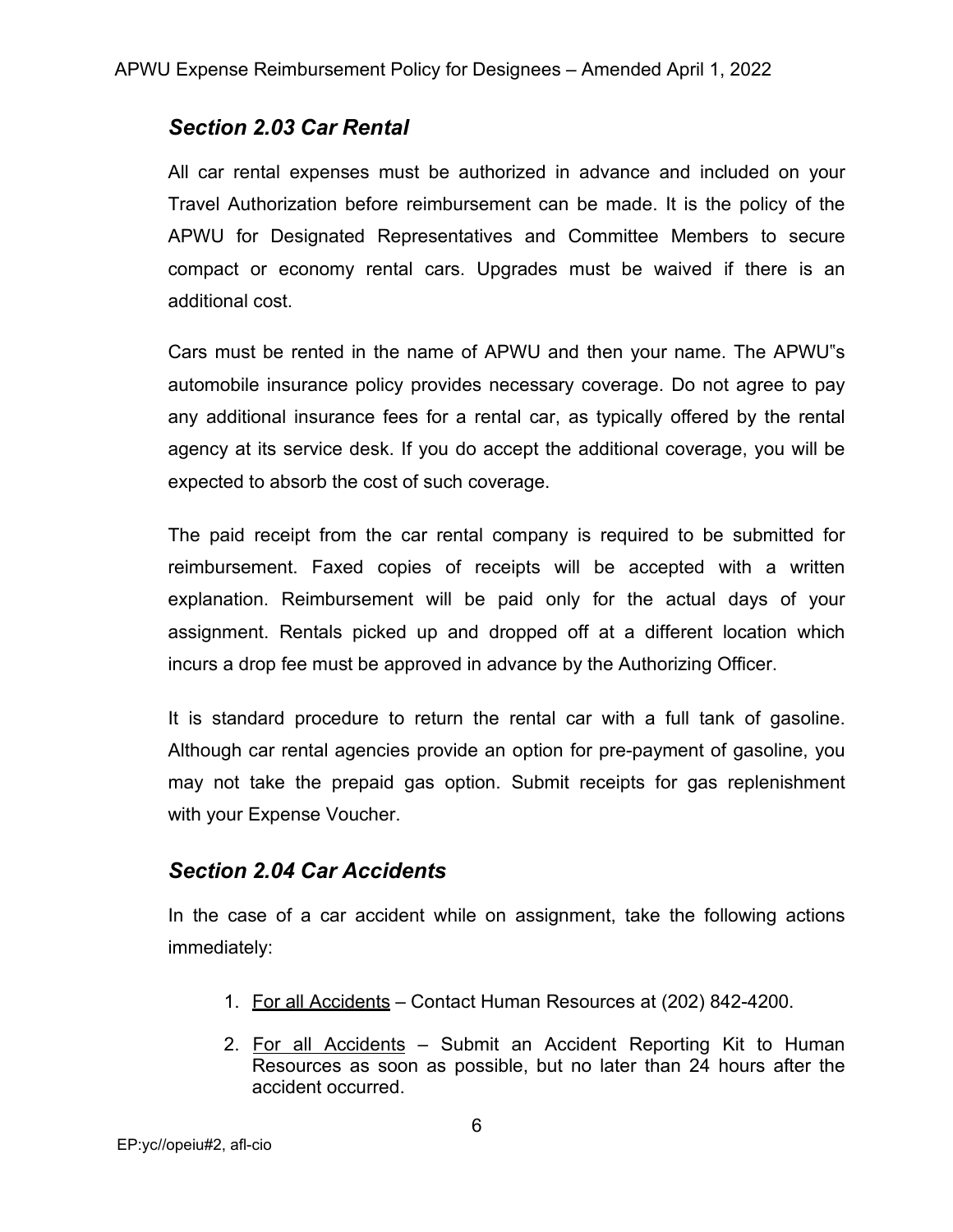- 3. For Accidents Involving a "Personal Vehicle" The "Driver" must call his/her personal automobile insurance carrier.
- 4. For Accidents Involving Rental Vehicles The "Driver" must notify the rental company.

## *Section 2.05 Ground Transportation For Business Purposes Only*

Additional transportation expenses, such as taxi charges and/or transportation to and from airports, will be reimbursed. However, these charges must be fully receipted. Receipts for taxis must include date, origin and destination, and will be reimbursed for business purposes only (e.g. Hotel to Airport, location of business meetings).

# **Article III. Lodging**

The cost of your hotel room and tax are reimbursable in full for assignments that are at least fifty (50) or more miles from your home, unless approved in advance by the APWU National Secretary-Treasurer.

In the event you are utilizing the hotel master account, obtain a copy of your hotel folio at check-out with a zero balance and attach the bill to your expense voucher. Hotel master accounts are for room and tax purposes only.

APWU will not reimburse for any pay TV services or movies.

# **Article IV. Phone calls**

Reasonable business telephone charges on your hotel bill are allowed and are not considered as part of your per diem. One personal call, per day, will be allowed on the hotel phone, unless provided with another means for placing phone calls, including calling cards, with the maximum time of fifteen minutes. The purchase of phone cards will be reimbursed with appropriate receipts.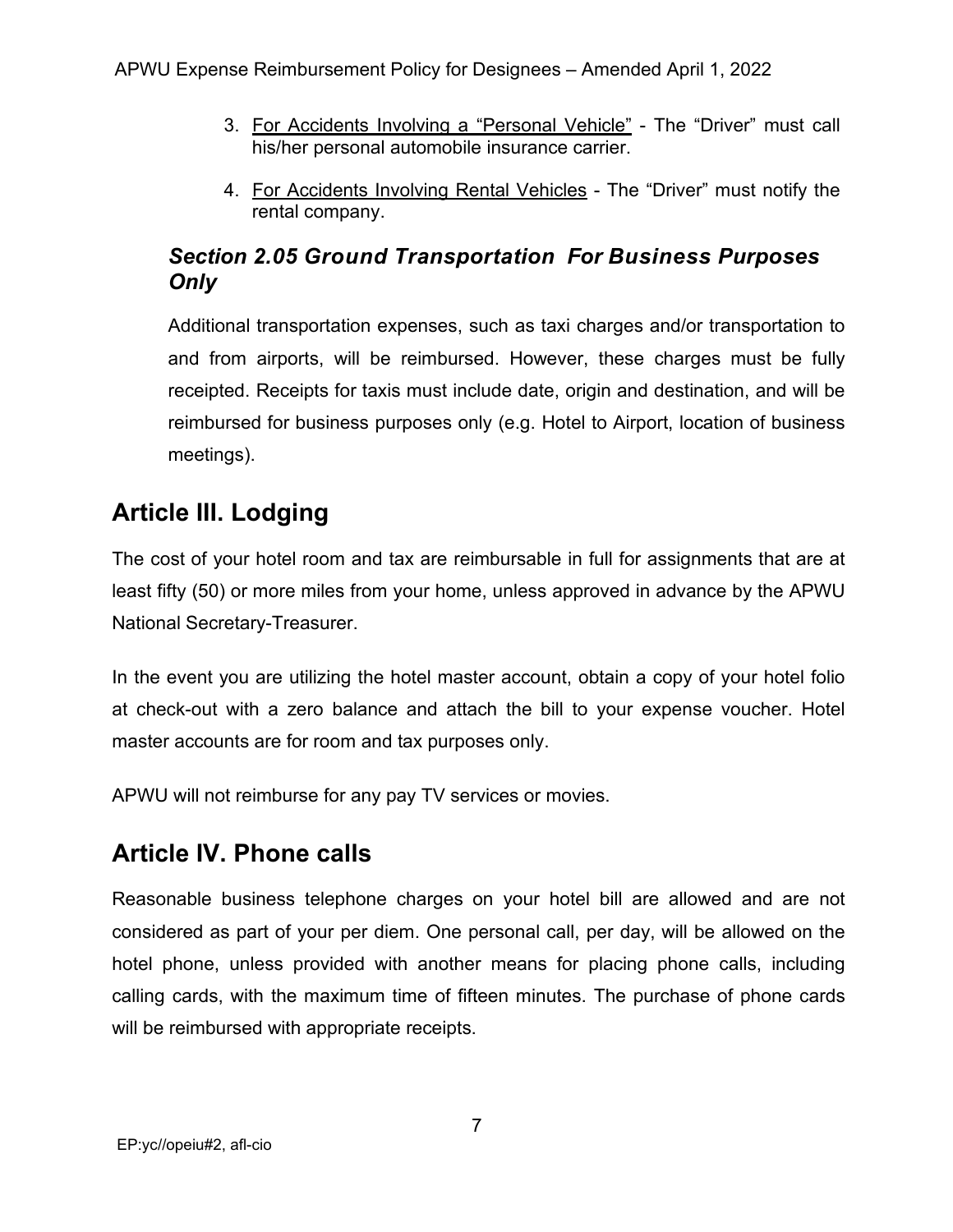# **Article V. Meals**

If you are required to travel out-of-town on assignment, you are allowed up to \$70.00 per day for meals and incidental expenses. Incidental expenses do not include personal items. Per Diem does not cover meal expenses incurred in the city of origin (hometown). Any assignment within a one-way local commuting distance of fifty (50) miles [or 100 miles round trip] is considered "in town" by both the IRS and the APWU. Meal expenses submitted on "in town" assignments are not considered business expenses and cannot be reimbursed.

**Note: Tips are part of your per diem.** Tips for meals should not exceed twenty (20%) percent of the pre-tax amount and must be listed on the meal receipt.

Your total per diem allowance is determined by the number of hotel nights plus one travel day. *For example, if an assignment requires an overnight stay in a hotel, you will be allowed one day's per diem plus per diem for one travel day (ex: 1 night + 1 travel day = 2 days per diem at \$70.00 per day, or \$140.00).*

Only meals for which you have acceptable receipts will be reimbursed.

Meals for \$15.00 or more are to be purchased with a credit card. When applying for reimbursement both the credit card receipt and the accompanying itemized receipt for the meal must be submitted.

The itemized receipt is to provide the date, establishment name, location and food/drinks purchased. If the meal is charged to your hotel room then an itemized receipt should be attached to the hotel bill. If an itemized receipt cannot be obtained, then a written explanation detailing the reason why must be included with the voucher.

For meals of \$15.00 or more not charged to a credit card, an explanation must be provided detailing the reason for not using a credit card. An itemized cash receipt (as defined above) for a meal expense less than \$15.00 is acceptable.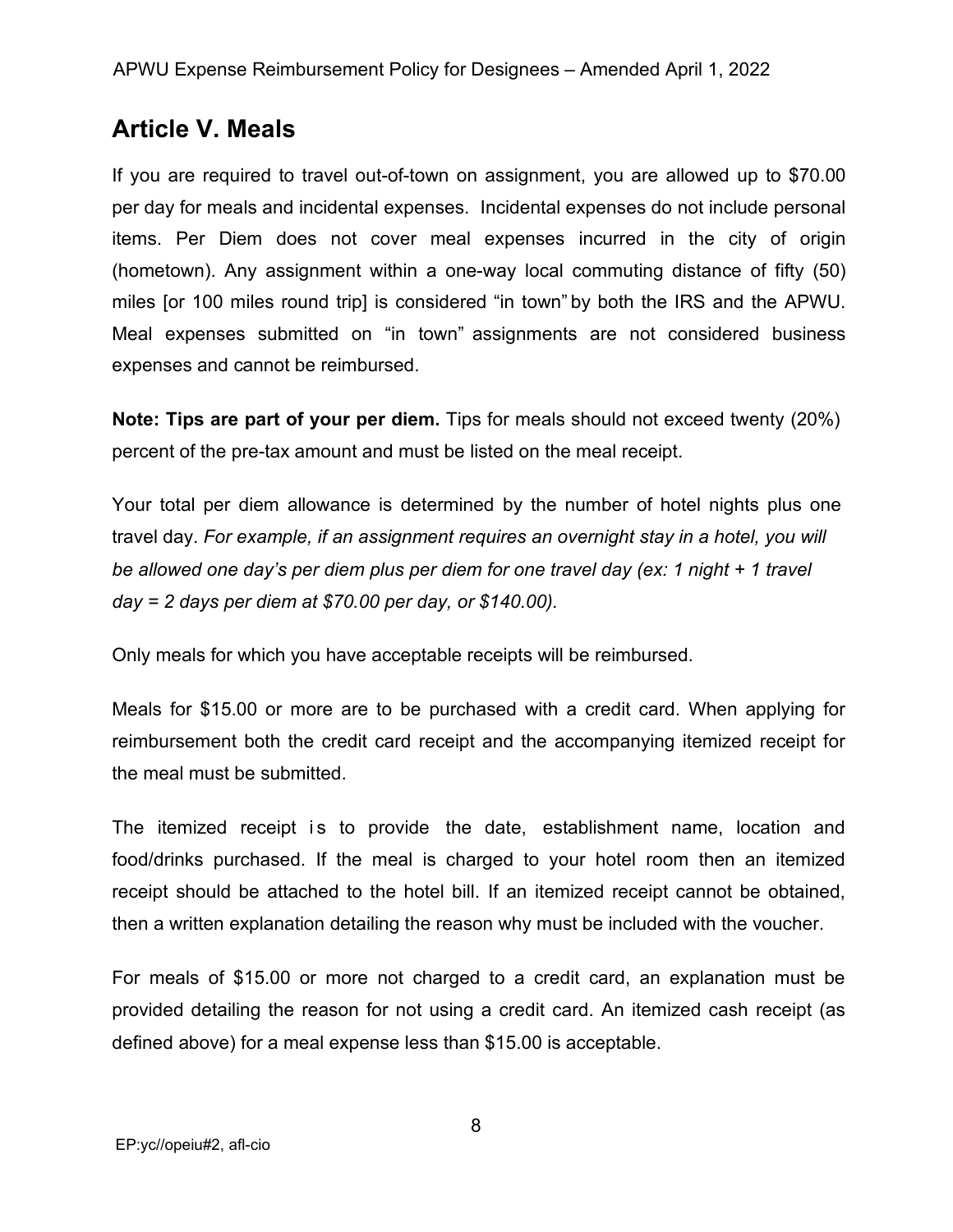#### APWU Expense Reimbursement Policy for Designees – Amended April 1, 2022

Generic/blank meal receipts will not normally be accepted as documentation of a meal expense. In rare instances, a generic receipt may be the only receipt available. Should this happen, the name of the restaurant must be included along with either the address or telephone number of the establishment. An explanation must be included as to why a credit card could not be used or why an itemized receipt could not be obtained. The reimbursement of meal expenses supported by generic receipts is subject to review and approval by the APWU National Secretary-Treasurer.

Expenses submitted in excess of the maximum allowable per diem will be deducted automatically from your expense total. If there are mitigating circumstances that caused you to exceed the allowable total, indicate them on your expense voucher for the APWU National Secretary-Treasurer's consideration.

Under the Labor-Management Reporting and Disclosure Act of 1959, as amended (LMRDA), meals are allowed for the benefit of the assigned officers and not for personal benefit.

APWU will not reimburse receipts for alcoholic beverages that do not include accompanying meal service or for alcoholic beverages that are not in proportion to the meal service. Furthermore, alcoholic beverages purchased from retail stores are not reimbursable.

## **Article VI. Incidental Expenses**

### *Section 6.01 Laundry*

Laundry charges are reimbursable with acceptable receipts only on assignments of five (5) or more continuous nights and are not considered part of your per diem total. For any trip less than five (5) nights, laundry charges will be deducted from your per diem, if submitted.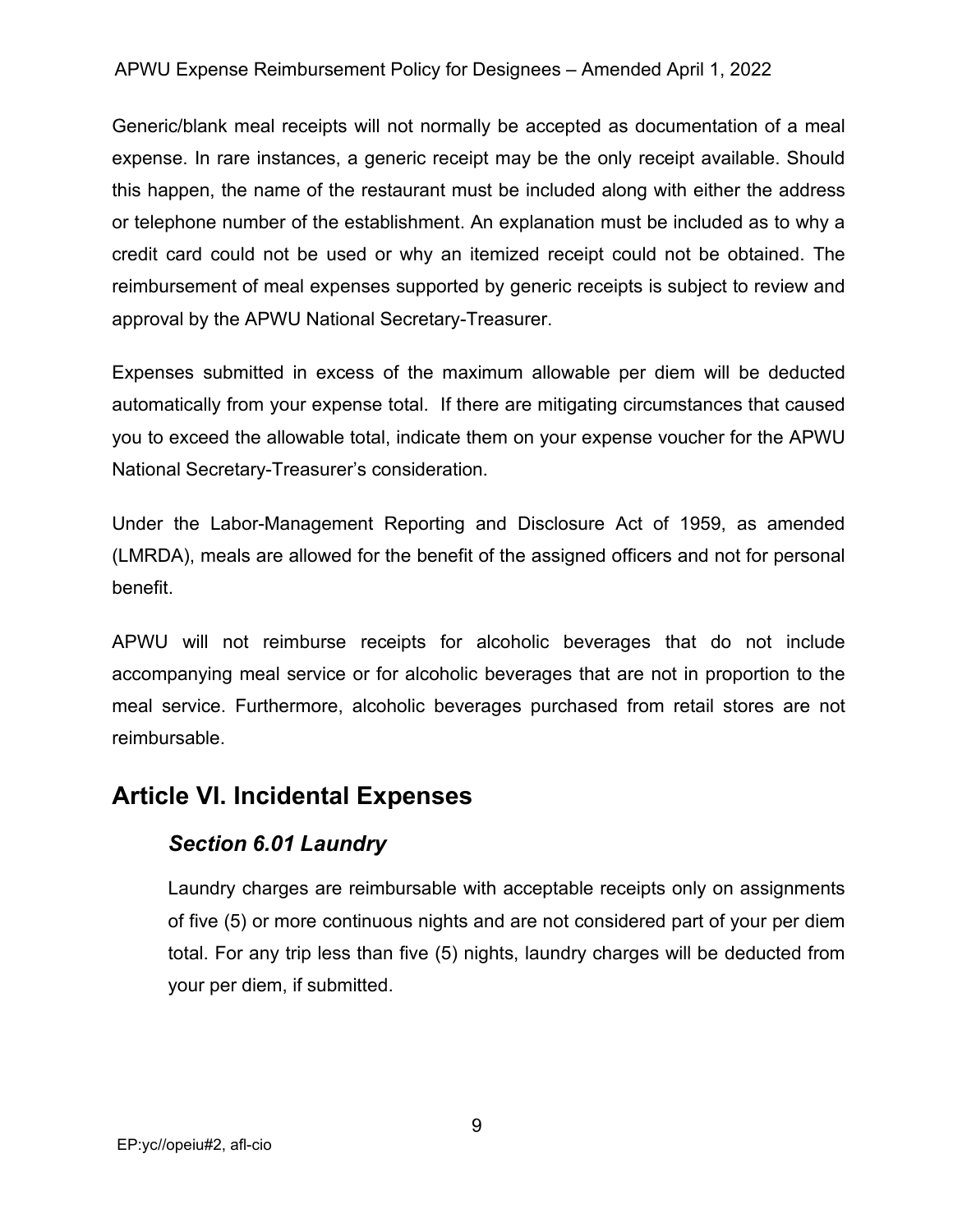## *Section 6.02 Tips*

Reasonable tips for housekeepers, bell service, sky caps, cabs, etc. are reimbursable and are included in the allowable per diem total.

- a) Bellhop/Sky Cap SUGGESTED TIP: \$5 per bag.
- b) Housekeeper SUGGESTED TIP: \$4 per day in a moderate hotel, \$6 to \$8 per day in a deluxe hotel. (Tipping daily rather than when you check out ensures that the tip will go to the specific person who cleaned your room.) *Be aware that some hotels charge your room directly for housekeeping.*
- c) Valet SUGGESTED TIP: \$5 per handoff.
- d) Room Service Waiter SUGGESTED TIP: Twenty percent (20%) of the total charge before taxes. (Check the bill to see if gratuity has already been included, but do not confuse this tip with a delivery charge.)
- e) Transportation tips such as United Transportation: **Gratuity is generally included on the bill.** *Additional tips will not be reimbursed.*

### *Section 6.03 Miscellaneous Fees*

Fees incurred for late credit card payments, return checks, etc. are not reimbursable expenses.

# **Article VII. Compensation**

## *Section 7.01 Hours (Salary) – For Non-Arbitration Assignments*

While on authorized National Union business, you will be paid for all hours worked, up to EIGHT HOURS (8) PER DAY, to a maximum of FIVE (5) DAYS IN A ROW (OR 40 hours). Furthermore, no more than five (5) consecutive days in a seven (7) day period will be paid.

You will be paid whether you are on LWOP or annual leave hours. However, night differential and/or Sunday premium will be paid only for actual LWOP hours taken for authorized union business and when a 3971 form is attached to